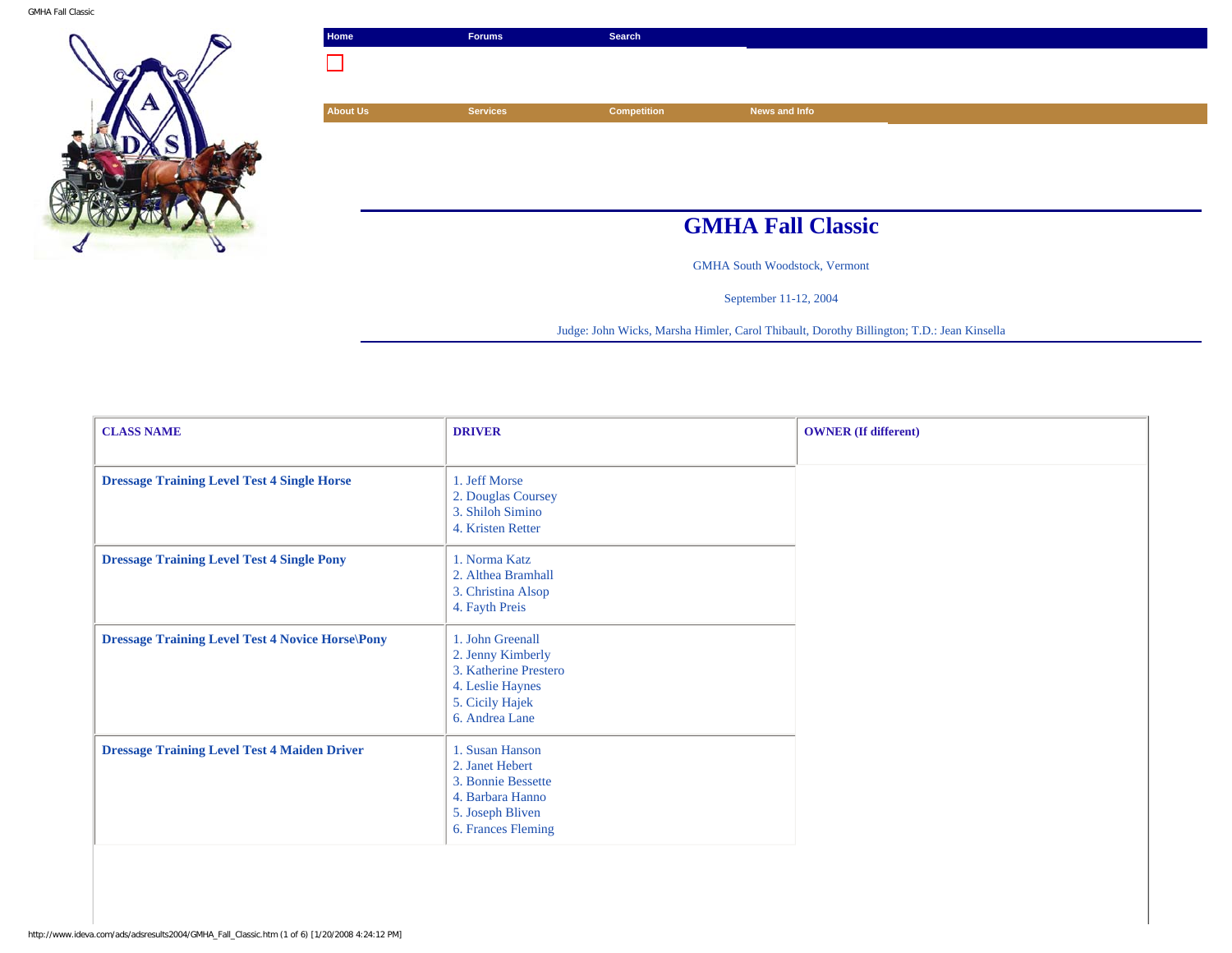| 2. Robin Groves<br>3. Keith Angstadt<br>4. Susan Hanson<br>5. Jeff Morse<br>6. Katherine Prestero<br>1. Donald Goyette<br><b>Dressage Preliminary Level Test 3 Single Pony</b><br>2. Peggy Keeler<br>3. Charlie Ballou<br>4. Fayth Preis<br>5. Christina Aslop<br>6. Patricia Hastings<br>1. Robin Groves<br><b>Dressage Test of Choice Open Class</b><br>2. Nancy Lindley-Gauthier<br>3. Wilson Groves<br>4. Wilson Groves<br><b>Cross Country Errands Single Horse</b><br>1. Robin Groves<br>2. Jeff Morse<br>3. Deana White<br>4. Shiloh Simino<br>5. Keith Angstadt<br>6. Kristen Retter<br><b>Cross Country Errands Single Pony</b><br>1. Patricia Hastings<br>2. Donald Goyette<br>3. Charlie Ballou<br>4. Norma Katz<br>5. Christina Alsop<br>6. Althea Bramhall<br>1. Lynn Jahl<br><b>Cross Country Errands Multiple Horse Pony</b><br>2. Marcy Reed<br><b>Cross Country Errands Novice Horse Pony</b><br>1. Barbara Estey<br>2. Louise Calderwood<br>3. Jenny Kimberly<br>4. Gina Handy<br>5. Ellen Eisenberg<br>6. Cicily Hajek<br>1. Susan Hanson<br><b>Cross Country Errands Maiden Driver</b><br>2. Claire Edenborg<br>3. Frances Fleming<br>4. Janet Henbert | <b>Dressage Preliminary Level Test 3 Single Horse</b> | 1. Deana White |
|----------------------------------------------------------------------------------------------------------------------------------------------------------------------------------------------------------------------------------------------------------------------------------------------------------------------------------------------------------------------------------------------------------------------------------------------------------------------------------------------------------------------------------------------------------------------------------------------------------------------------------------------------------------------------------------------------------------------------------------------------------------------------------------------------------------------------------------------------------------------------------------------------------------------------------------------------------------------------------------------------------------------------------------------------------------------------------------------------------------------------------------------------------------------------|-------------------------------------------------------|----------------|
|                                                                                                                                                                                                                                                                                                                                                                                                                                                                                                                                                                                                                                                                                                                                                                                                                                                                                                                                                                                                                                                                                                                                                                            |                                                       |                |
|                                                                                                                                                                                                                                                                                                                                                                                                                                                                                                                                                                                                                                                                                                                                                                                                                                                                                                                                                                                                                                                                                                                                                                            |                                                       |                |
|                                                                                                                                                                                                                                                                                                                                                                                                                                                                                                                                                                                                                                                                                                                                                                                                                                                                                                                                                                                                                                                                                                                                                                            |                                                       |                |
|                                                                                                                                                                                                                                                                                                                                                                                                                                                                                                                                                                                                                                                                                                                                                                                                                                                                                                                                                                                                                                                                                                                                                                            |                                                       |                |
|                                                                                                                                                                                                                                                                                                                                                                                                                                                                                                                                                                                                                                                                                                                                                                                                                                                                                                                                                                                                                                                                                                                                                                            |                                                       |                |
|                                                                                                                                                                                                                                                                                                                                                                                                                                                                                                                                                                                                                                                                                                                                                                                                                                                                                                                                                                                                                                                                                                                                                                            |                                                       |                |
|                                                                                                                                                                                                                                                                                                                                                                                                                                                                                                                                                                                                                                                                                                                                                                                                                                                                                                                                                                                                                                                                                                                                                                            |                                                       |                |
|                                                                                                                                                                                                                                                                                                                                                                                                                                                                                                                                                                                                                                                                                                                                                                                                                                                                                                                                                                                                                                                                                                                                                                            |                                                       |                |
|                                                                                                                                                                                                                                                                                                                                                                                                                                                                                                                                                                                                                                                                                                                                                                                                                                                                                                                                                                                                                                                                                                                                                                            |                                                       |                |
|                                                                                                                                                                                                                                                                                                                                                                                                                                                                                                                                                                                                                                                                                                                                                                                                                                                                                                                                                                                                                                                                                                                                                                            |                                                       |                |
|                                                                                                                                                                                                                                                                                                                                                                                                                                                                                                                                                                                                                                                                                                                                                                                                                                                                                                                                                                                                                                                                                                                                                                            |                                                       |                |
|                                                                                                                                                                                                                                                                                                                                                                                                                                                                                                                                                                                                                                                                                                                                                                                                                                                                                                                                                                                                                                                                                                                                                                            |                                                       |                |
|                                                                                                                                                                                                                                                                                                                                                                                                                                                                                                                                                                                                                                                                                                                                                                                                                                                                                                                                                                                                                                                                                                                                                                            |                                                       |                |
|                                                                                                                                                                                                                                                                                                                                                                                                                                                                                                                                                                                                                                                                                                                                                                                                                                                                                                                                                                                                                                                                                                                                                                            |                                                       |                |
|                                                                                                                                                                                                                                                                                                                                                                                                                                                                                                                                                                                                                                                                                                                                                                                                                                                                                                                                                                                                                                                                                                                                                                            |                                                       |                |
|                                                                                                                                                                                                                                                                                                                                                                                                                                                                                                                                                                                                                                                                                                                                                                                                                                                                                                                                                                                                                                                                                                                                                                            |                                                       |                |
|                                                                                                                                                                                                                                                                                                                                                                                                                                                                                                                                                                                                                                                                                                                                                                                                                                                                                                                                                                                                                                                                                                                                                                            |                                                       |                |
|                                                                                                                                                                                                                                                                                                                                                                                                                                                                                                                                                                                                                                                                                                                                                                                                                                                                                                                                                                                                                                                                                                                                                                            |                                                       |                |
|                                                                                                                                                                                                                                                                                                                                                                                                                                                                                                                                                                                                                                                                                                                                                                                                                                                                                                                                                                                                                                                                                                                                                                            |                                                       |                |
|                                                                                                                                                                                                                                                                                                                                                                                                                                                                                                                                                                                                                                                                                                                                                                                                                                                                                                                                                                                                                                                                                                                                                                            |                                                       |                |
|                                                                                                                                                                                                                                                                                                                                                                                                                                                                                                                                                                                                                                                                                                                                                                                                                                                                                                                                                                                                                                                                                                                                                                            |                                                       |                |
|                                                                                                                                                                                                                                                                                                                                                                                                                                                                                                                                                                                                                                                                                                                                                                                                                                                                                                                                                                                                                                                                                                                                                                            |                                                       |                |
|                                                                                                                                                                                                                                                                                                                                                                                                                                                                                                                                                                                                                                                                                                                                                                                                                                                                                                                                                                                                                                                                                                                                                                            |                                                       |                |
|                                                                                                                                                                                                                                                                                                                                                                                                                                                                                                                                                                                                                                                                                                                                                                                                                                                                                                                                                                                                                                                                                                                                                                            |                                                       |                |
|                                                                                                                                                                                                                                                                                                                                                                                                                                                                                                                                                                                                                                                                                                                                                                                                                                                                                                                                                                                                                                                                                                                                                                            |                                                       |                |
|                                                                                                                                                                                                                                                                                                                                                                                                                                                                                                                                                                                                                                                                                                                                                                                                                                                                                                                                                                                                                                                                                                                                                                            |                                                       |                |
|                                                                                                                                                                                                                                                                                                                                                                                                                                                                                                                                                                                                                                                                                                                                                                                                                                                                                                                                                                                                                                                                                                                                                                            |                                                       |                |
|                                                                                                                                                                                                                                                                                                                                                                                                                                                                                                                                                                                                                                                                                                                                                                                                                                                                                                                                                                                                                                                                                                                                                                            |                                                       |                |
|                                                                                                                                                                                                                                                                                                                                                                                                                                                                                                                                                                                                                                                                                                                                                                                                                                                                                                                                                                                                                                                                                                                                                                            |                                                       |                |
|                                                                                                                                                                                                                                                                                                                                                                                                                                                                                                                                                                                                                                                                                                                                                                                                                                                                                                                                                                                                                                                                                                                                                                            |                                                       |                |
|                                                                                                                                                                                                                                                                                                                                                                                                                                                                                                                                                                                                                                                                                                                                                                                                                                                                                                                                                                                                                                                                                                                                                                            |                                                       |                |
|                                                                                                                                                                                                                                                                                                                                                                                                                                                                                                                                                                                                                                                                                                                                                                                                                                                                                                                                                                                                                                                                                                                                                                            |                                                       |                |
|                                                                                                                                                                                                                                                                                                                                                                                                                                                                                                                                                                                                                                                                                                                                                                                                                                                                                                                                                                                                                                                                                                                                                                            |                                                       |                |
|                                                                                                                                                                                                                                                                                                                                                                                                                                                                                                                                                                                                                                                                                                                                                                                                                                                                                                                                                                                                                                                                                                                                                                            |                                                       |                |
|                                                                                                                                                                                                                                                                                                                                                                                                                                                                                                                                                                                                                                                                                                                                                                                                                                                                                                                                                                                                                                                                                                                                                                            |                                                       |                |
|                                                                                                                                                                                                                                                                                                                                                                                                                                                                                                                                                                                                                                                                                                                                                                                                                                                                                                                                                                                                                                                                                                                                                                            |                                                       |                |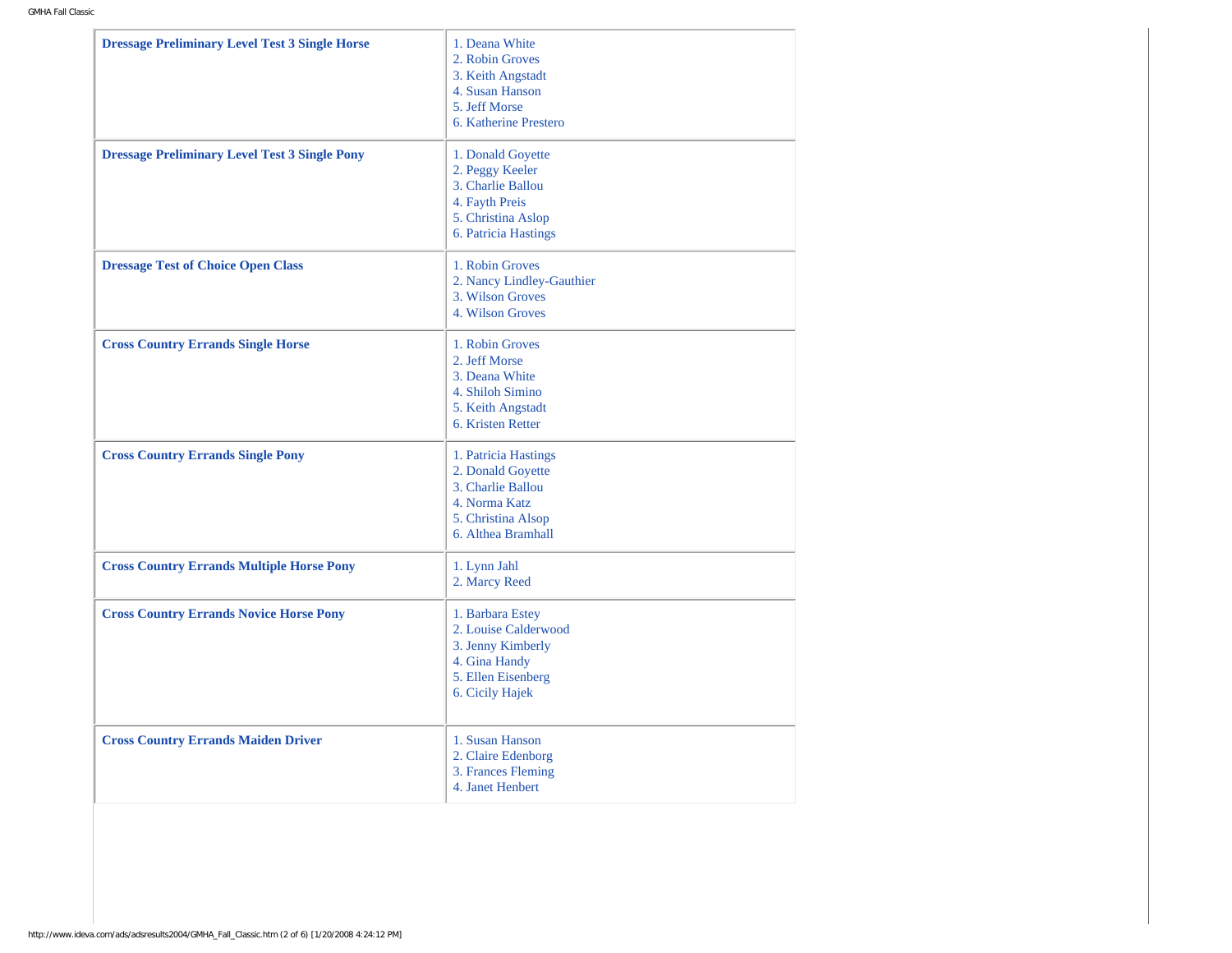| <b>Timed Obstacles Single Horse</b>          | 1. Jeff Morse<br>2. Robin Groves<br>3. Shiloh Simino<br>4. Sarah Isham<br>5. Kristen Retter<br>6. Deana White                  |  |
|----------------------------------------------|--------------------------------------------------------------------------------------------------------------------------------|--|
| <b>Timed Obstacles Single Pony</b>           | 1. Christina Alsop<br>2. Patricia Hastings<br>3. Charlie Ballou<br>4. Donald Goyette<br>5. Peggy Keeler<br>6. Althea Bramhall  |  |
| <b>Timed Obstacles Novice Horse\ Pony</b>    | 1. Keith Angstadt<br>2. Gina Handy<br>3. Cicily Hajek<br>4. Jenny Kimberly<br>5. Barbara Estey<br>6. Ellen Eisenberg           |  |
| <b>Timed Obstacles Maiden Driver</b>         | 1. Janet Hebert<br>2. Joseph Bliven<br>3. Susan Hanson<br>4. Elaire Edenborg<br>5. Barbara Hanno<br>6. Frances Fleming         |  |
| <b>Timed Obstacles Juniors</b>               | 1. Andrew Calderwood                                                                                                           |  |
| <b>Reverse Psychology Single Horse</b>       | 1. Robin Groves<br>2. Sarah Isham<br>3. Jeff Morse<br>4. Shiloh Simino<br>5. Kristen Retter<br>6. Deana White                  |  |
| <b>Reverse Psychology Single Pony</b>        | 1. Patricia Hastings<br>2. Donald Goyette<br>3. Charlie Ballou<br>4. Christina Alsop<br>5. Fayth Preis<br>6. Peggy Keeler      |  |
| <b>Reverse Psychology Multiple HorsePony</b> | 1. Marcy Reed<br>2. Lynn Jahl                                                                                                  |  |
| <b>Reverse Psychology Novice Horse\Pony</b>  | 1. Barbara Estey<br>2. Jenny Kimberly<br>3. Cicily Hajek<br>4. Katherine Prestero<br>5. Louise Calderwood<br>6. Anne Hablitzel |  |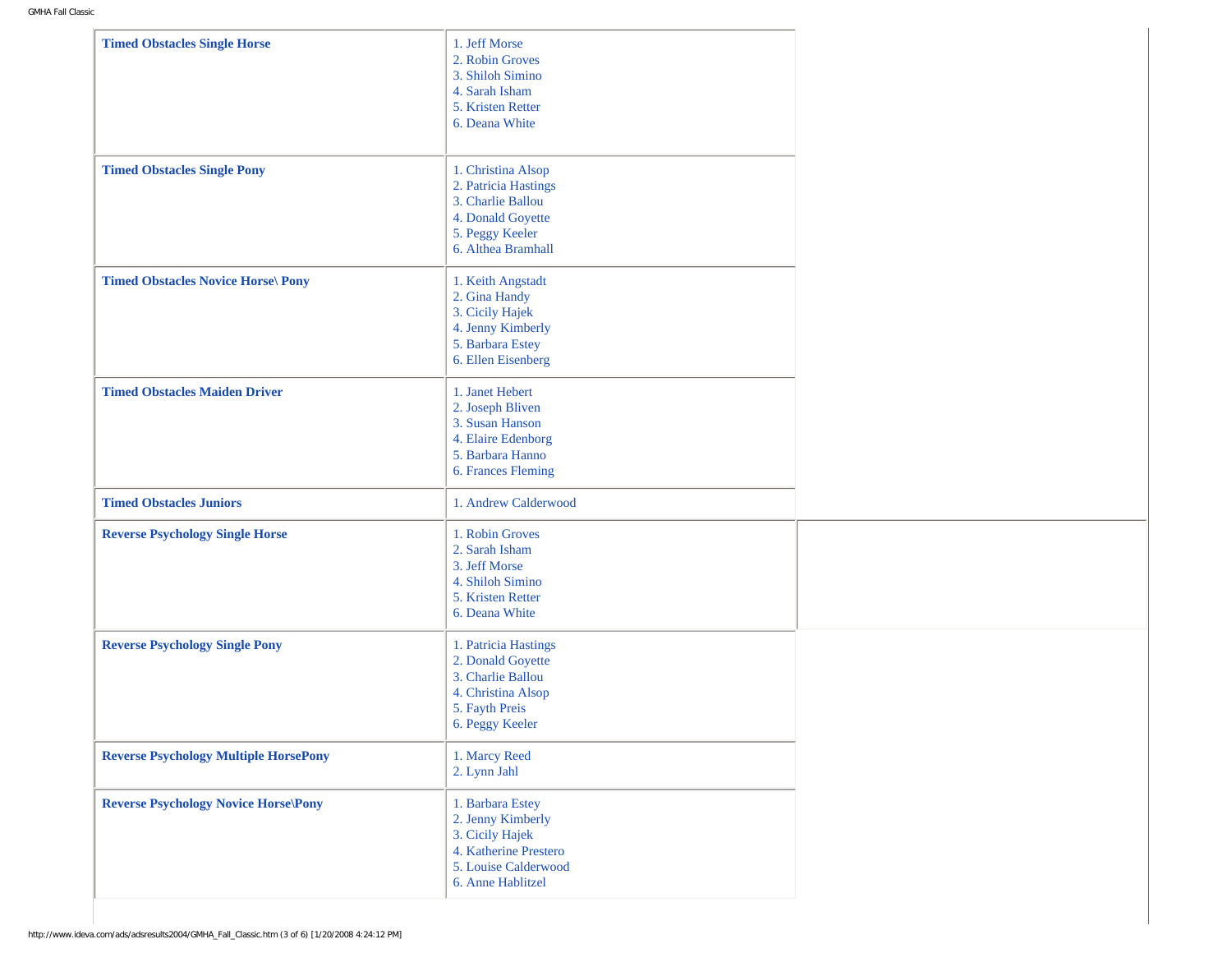| <b>Reverse Psychology Maiden Driver</b>    | 1. Janet Hebert<br>2. Claire Edenborg                                                                                     |
|--------------------------------------------|---------------------------------------------------------------------------------------------------------------------------|
| <b>Go Your Own Way Single Horse</b>        | 1. Jeff Morse<br>2. Shiloh Simino<br>3. Kristen Retter<br>4. Sarah Isham<br>5. Robin Groves<br>6. Douglas Coursey         |
| <b>Go Your Own Way Single Pony</b>         | 1. Donald Goyette<br>2. Fayth Preis<br>3. Christina Alsop<br>4.Charlie Ballou<br>5. Norma Katz<br>6. Peggy Keeler         |
| <b>Go Your Own Way Multiple Horse\Pony</b> | 1. John Greenall<br>2. Barbara Estey<br>3. Louise Calderwood<br>4. Leslie Haynes<br>5. Ellen Eisenberg<br>6. Cicily Hajek |
| <b>Go Your Own Way Maiden Driver</b>       | 1. Joseph Bliven<br>2. Claire Edenborg<br>3. Susan Hanson                                                                 |
| <b>Working Single Horse</b>                | 1. Jeff Morse<br>2. Sarah Isham<br>3. Deana White<br>4. Robin Groves<br>5. Kristen Retter<br>6. Shiloh Simino             |
| <b>Working Single Pony</b>                 | 1. Peggy Keeler<br>2. Fayth Preis<br>3. Patricia Hastings<br>4. Donald Goyette<br>5. Charlie Ballou<br>6. Althea Bramhall |
| <b>Working Novice Horse\Pony</b>           | 1. John Greenall<br>2. Barbara Estey<br>3. Louise Calderwood<br>4. Leslie Haynes<br>5. Ellen Eisenberg<br>6. Cicily Hajek |
| <b>Working Maiden Driver</b>               | 1. Bonnie Bessette<br>2. Betsy Medinger<br>3. Janet Hebert<br>4. Joseph Bliven<br>5. Frances Fleming<br>6. Barbara Hanno  |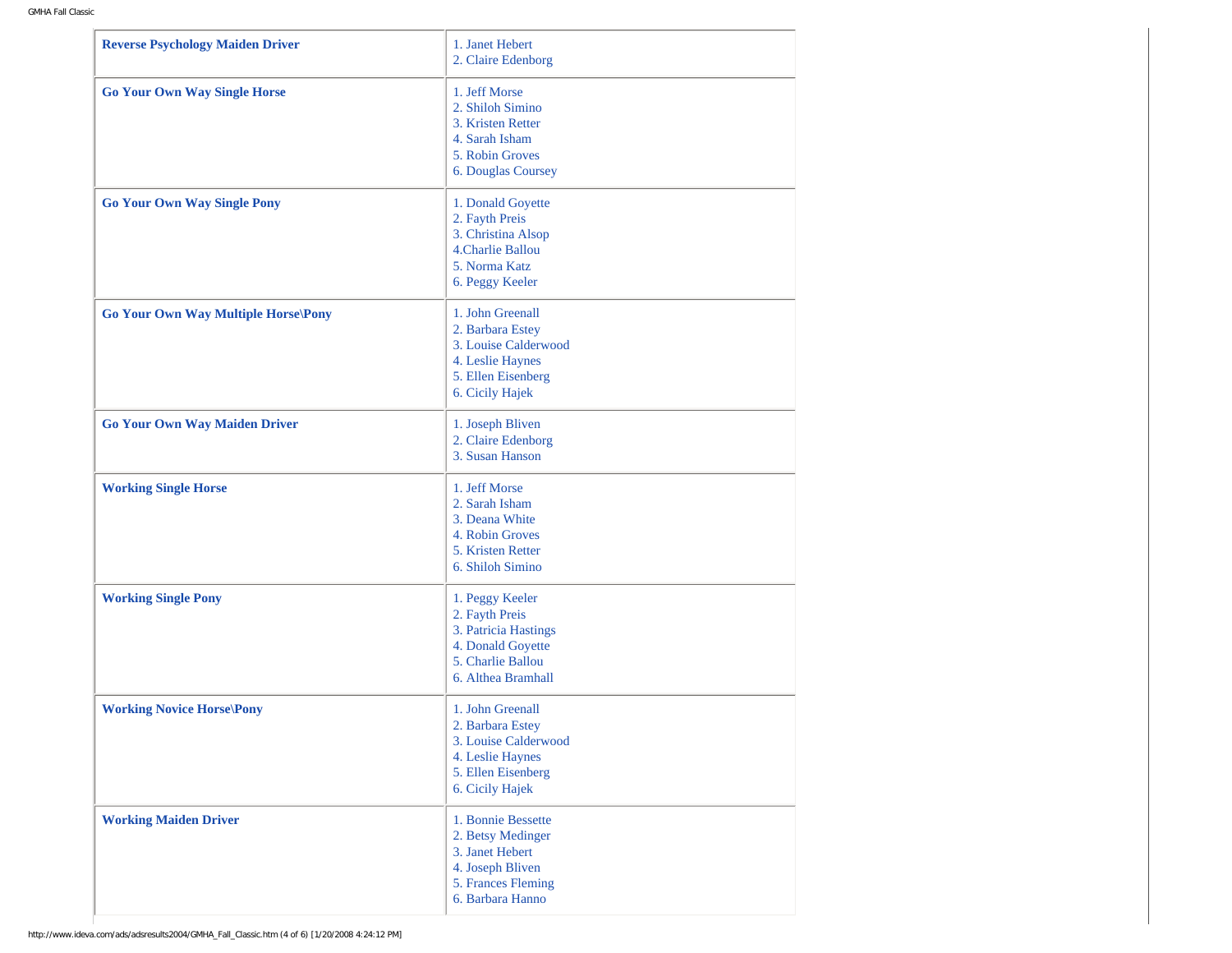| <b>Ladies to Drive Open</b><br>1. Gina Handy<br>2. Kristen Retter<br>3. Peggy Keeler<br>4. Robin Groves<br>5. Louise Calderwood<br>6. Deana White<br>1. Jeff Morse<br><b>Gentlemen to Drive Open</b><br>2. John Greenall<br>3. Donald Goyette<br>4. Charlie Ballou<br>5. Joseph Bliven<br>6. Douglas Coursey<br>1. Shiloh Simino<br><b>Ride and Drive Open</b><br>2. Louise Calderwood<br>3. Barbara Estey<br><b>Councours d''Elegance Open</b><br>1. John Greenall<br>2. Sara Isham<br>3. Kristen Retter<br>4. Ellen Eisenberg<br>5. Peggy Keeler<br>6. Betsy Medinger<br>1. Robin Groves<br><b>Designer Reinsmanship Single Horse</b><br>2. Shiloh Simino<br>3. Jeff Morse<br>4. Sarah Isham<br>5. Deana White<br>6. Kristen Retter<br><b>Designer Reinsmanship Single Pony</b><br>1. Peggy Keeler<br>2. Donald Goyette<br>3. Patricia Hastings<br>4. Christina Alsop<br>5. Charlie Ballou<br>6. Norma Katz<br><b>Designer Reinsmanship Novice Horse\Pony</b><br>1. John Greenall<br>2. Gina Handy<br>3. Cicily Hajek<br>4. Barbara Estey<br>5. Jenny Kimberly<br>6. Louise Calderwood<br>1. Bonnie Bessette<br>2. Janet Hebert<br>3. Sylvia Miskoe<br>4. Susan Hanson<br>5. Joseph Bliven<br>6. Barbara Hanno<br><b>Designer Reinsmanship Juniors</b><br>1. Andrew Calderwood |                                            |  |
|----------------------------------------------------------------------------------------------------------------------------------------------------------------------------------------------------------------------------------------------------------------------------------------------------------------------------------------------------------------------------------------------------------------------------------------------------------------------------------------------------------------------------------------------------------------------------------------------------------------------------------------------------------------------------------------------------------------------------------------------------------------------------------------------------------------------------------------------------------------------------------------------------------------------------------------------------------------------------------------------------------------------------------------------------------------------------------------------------------------------------------------------------------------------------------------------------------------------------------------------------------------------------------|--------------------------------------------|--|
|                                                                                                                                                                                                                                                                                                                                                                                                                                                                                                                                                                                                                                                                                                                                                                                                                                                                                                                                                                                                                                                                                                                                                                                                                                                                                  |                                            |  |
|                                                                                                                                                                                                                                                                                                                                                                                                                                                                                                                                                                                                                                                                                                                                                                                                                                                                                                                                                                                                                                                                                                                                                                                                                                                                                  |                                            |  |
|                                                                                                                                                                                                                                                                                                                                                                                                                                                                                                                                                                                                                                                                                                                                                                                                                                                                                                                                                                                                                                                                                                                                                                                                                                                                                  |                                            |  |
|                                                                                                                                                                                                                                                                                                                                                                                                                                                                                                                                                                                                                                                                                                                                                                                                                                                                                                                                                                                                                                                                                                                                                                                                                                                                                  |                                            |  |
|                                                                                                                                                                                                                                                                                                                                                                                                                                                                                                                                                                                                                                                                                                                                                                                                                                                                                                                                                                                                                                                                                                                                                                                                                                                                                  |                                            |  |
|                                                                                                                                                                                                                                                                                                                                                                                                                                                                                                                                                                                                                                                                                                                                                                                                                                                                                                                                                                                                                                                                                                                                                                                                                                                                                  |                                            |  |
|                                                                                                                                                                                                                                                                                                                                                                                                                                                                                                                                                                                                                                                                                                                                                                                                                                                                                                                                                                                                                                                                                                                                                                                                                                                                                  |                                            |  |
|                                                                                                                                                                                                                                                                                                                                                                                                                                                                                                                                                                                                                                                                                                                                                                                                                                                                                                                                                                                                                                                                                                                                                                                                                                                                                  | <b>Designer Reinsmanship Maiden Driver</b> |  |
|                                                                                                                                                                                                                                                                                                                                                                                                                                                                                                                                                                                                                                                                                                                                                                                                                                                                                                                                                                                                                                                                                                                                                                                                                                                                                  |                                            |  |